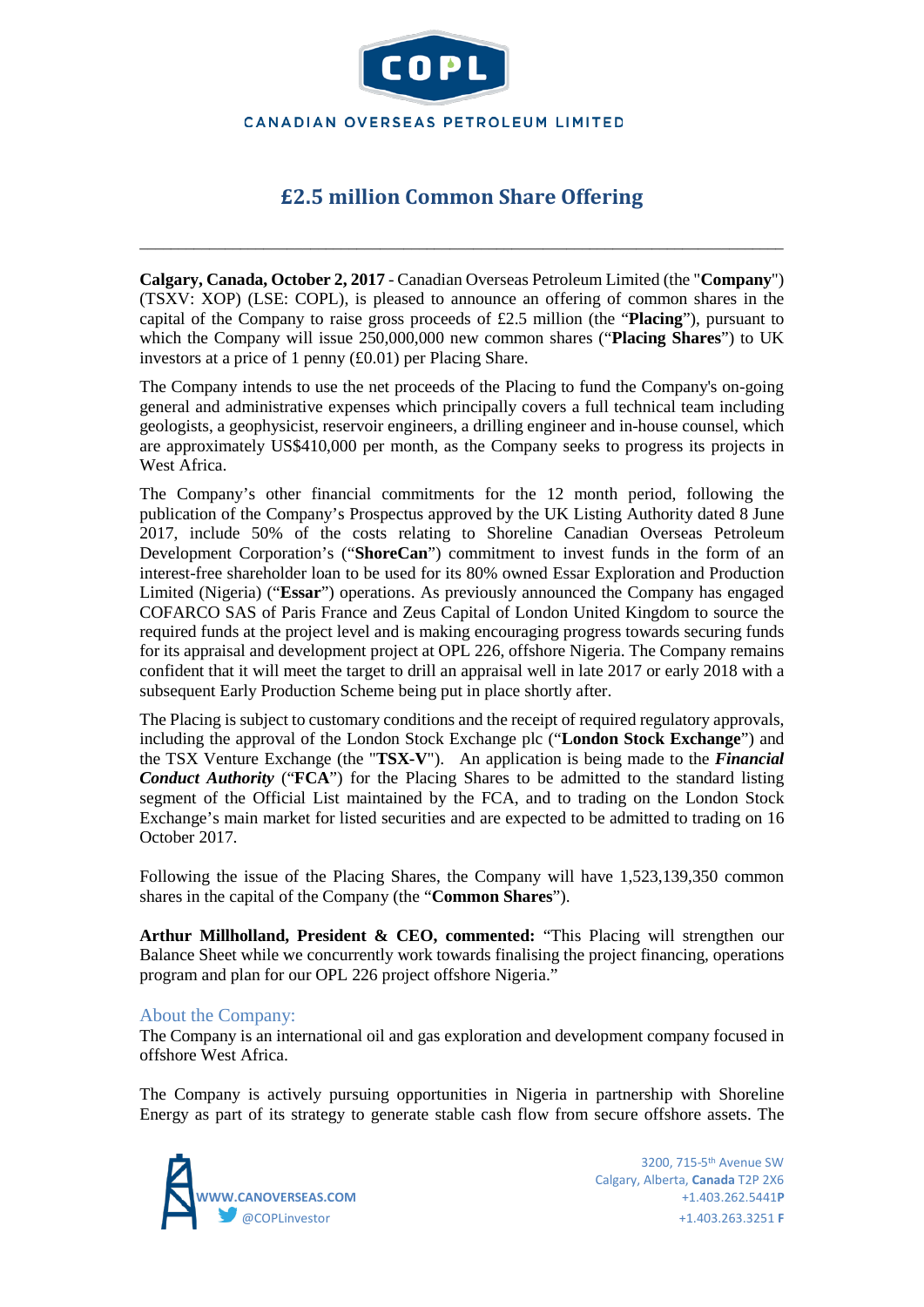Company and Shoreline, through their jointly held affiliated company Shoreline Canadian Overseas Petroleum Development Corporation ("ShoreCan"), has acquired 80% of the share capital, and has taken over the management, of Essar Exploration and Production Limited (Nigeria) ("Essar"). Essar holds an attractive oil appraisal and development project in shallow to mid-water offshore Nigeria on its 100% holding in OPL 226. Drilling of the first appraisal well is planned to commence in late 2017. ShoreCan is currently waiting for final approval from the Government of Nigeria for the acquisition.

ShoreCan is building a portfolio of exploration and development assets in sub-Saharan Africa. To date, ShoreCan has taken a position in Nigeria. It continues to evaluate a variety of additional assets in Nigeria, Mozabique and Equatorial Guinea.

The Common Shares are listed under the symbol "XOP" on the TSXV and under the symbol "COPL" on the London Stock Exchange.

# **For further information, please contact:**

#### **Mr. Arthur Millholland, President & CEO**

Canadian Overseas Petroleum Limited Tel:  $+ 1 (403) 262 5441$ 

#### **Cathy Hume**

CHF Investor Relations Tel: +1 (416) 868 1079 ext. 231 Email: cathy@chfir.com

### **Harriet Jackson/Charles Goodwin**

Yellow Jersey PR Tel: +44 (0) 75 4427 5882 Email: copl@yellowjerseypr.com

## **Broker: London Stock Exchange Shore Capital Stockbrokers Limited** Edward Mansfield Phone: T: +44 20 7468 7906

*This news release contains forward-looking statements. The use of any of the words "initial, "scheduled", "can", "will", "prior to", "estimate", "anticipate", "believe", "should", "forecast", "future", "continue", "may", "expect", and similar expressions are intended to identify forward-looking statements. The forward-looking statements contained herein are based on certain key expectations and assumptions made by the Company, including, but not limited to, the ability to raise the necessary funding for operations, delays or changes in plans with respect to exploration or development projects or capital expenditures. Although the Company believes that the expectations and assumptions on which the forward-looking statements are based are reasonable, undue reliance should not be placed on the forward-looking statements since the Company can give no assurance that they will prove to be correct since forward-looking statements address future events and conditions, by their very nature they involve inherent risks and uncertainties most of which are beyond the control of Canadian Overseas Petroleum Ltd. For example, the uncertainty of reserve estimates, the uncertainty of estimates and projections relating to production, cost overruns, health and safety issues, political and environmental risks, commodity price and exchange rate fluctuations, changes in legislation affecting the oil and gas industry could cause actual results to vary materially from those expressed or implied by the forward-looking information. Forward-looking statements contained in this news release are made as of the date hereof and Canadian Overseas Petroleum undertakes no obligation to update publicly or revise any forwardlooking statements or information, whether as a result of new information, future events or otherwise, unless so required by applicable securities laws.* 



 3200, 715-5th Avenue SW Calgary, Alberta, **Canada** T2P 2X6 **WWW.CANOVERSEAS.COM** +1.403.262.5441**P** @COPLinvestor +1.403.263.3251 **F**